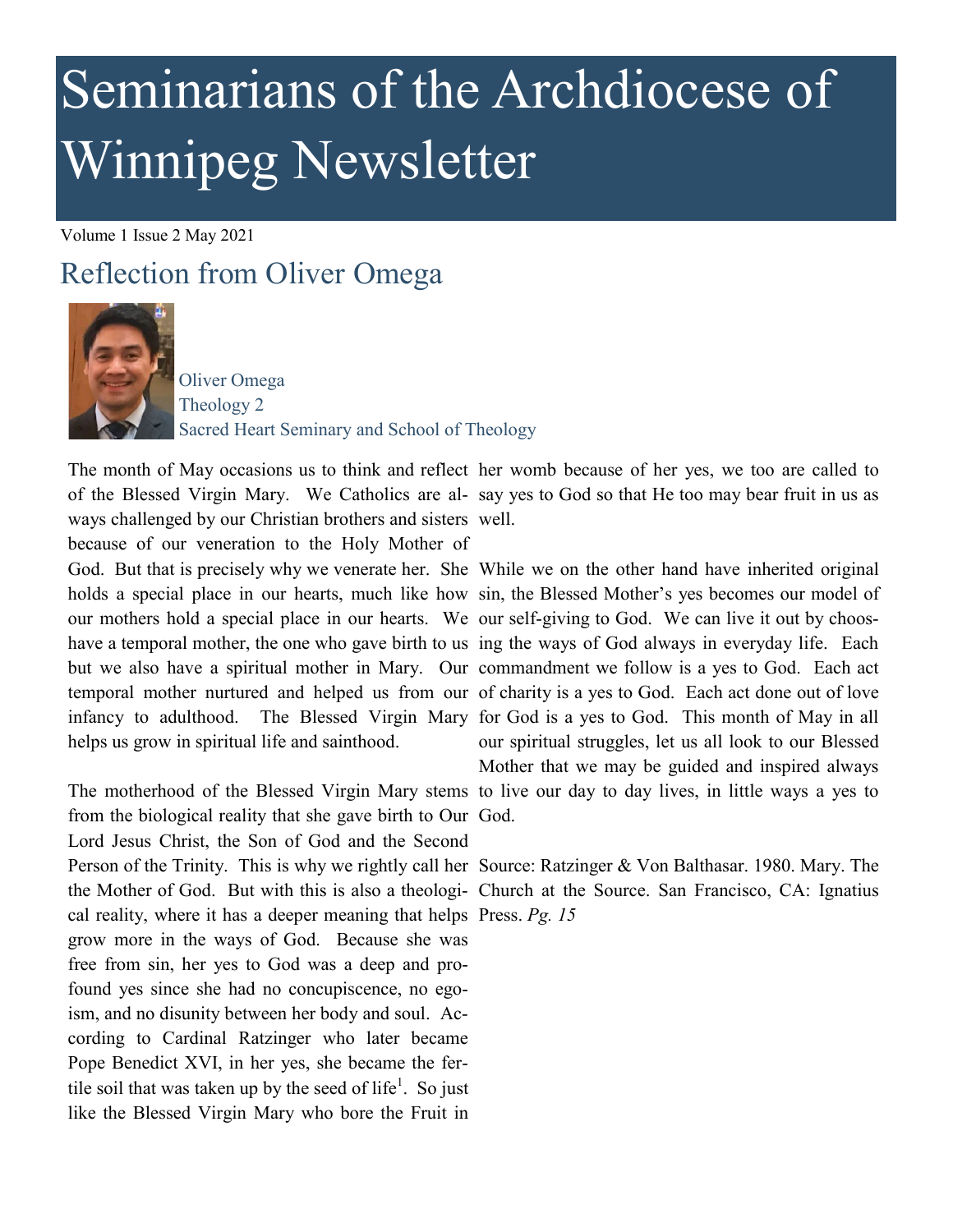## Reflection from Christopher Pugh



Christopher Pugh Theology 2 St. Joseph Seminary

us many opportunities to come to know better the gospel, but his actions prove his willingness to folearthly foster father of Jesus. It is also May, which is low God. a month traditionally dedicated to Mary, our Blessed Mother. What a great combination! Sitting in the Meditating on the actions and words of the Blessed seminary chapel at St. Joseph Seminary I am fortu-Virgin Mary and St. Joseph give me great hope in nate to have statues of these two heroic figures gaz-my discernment. In these events, we see humanity ing down on me, or as I believe, watching over me.

the best of times as I try to navigate God's will for me. It is something that I cannot do on my own and I As I sit in the chapel with these two loving parents unreservedly.

your word.' Then the angel departed from will as well. her." (Luke 1:38, NRSV) Mary gave such a perfect yes to God, and through her yes, brought the Re-Mary, Mother of God, pray for us. deemer into the world! Through my small, imperfect St. Joseph, foster father of Jesus, pray for us.'yes' that I try to give to God, I too can help in His mission on earth, by being a priest in His Church, if it is His will to have me.

Joseph also fulfilled his role in salvation history by giving his 'yes' to God. Four times in the Gospel of Matthew we read that after an angel visits him in a dream, he immediately gets up and fulfills the Fa-

This is a very special year and month. Pope Francis ther's will given to him through the angel. (Matthew has dedicated this year to St. Joseph and has given 1:24, 2:14, 2:21, 2:22) Joseph never speaks in the

Discernment to the priesthood is a difficult task at quences. I see role models for saying 'yes' to God. answering God's call to them. We see people fulfilling the will of the Father regardless of the conse-

often seek the help of the formation team, my spir-watching over me, I ask for their intercession that I itual director, my vocations director, my bishop, too may answer 'yes' to God's will in my life. I pray friends, family and strangers to help guide me along that I may always seek His will and fulfill it to the this path. This month, however, I am reminded of best of my ability. This is not an easy thing to do but the importance of seeking the help of two people knowing that I have these two wonderful people who found the will of God for them and followed it praying for me, and caring for me, brings me great Luke describes Mary's *fiat*, her yes to God, at the you to spend some time with the Scripture passages annunciation. "Then Mary said, 'Here am I, the that I have mentioned in this article. May the Word servant of the Lord; let it be with me according to of God bring you clarity in your quest to fulfill His hope that I can fulfill the tasks given to me. If you are having difficulty responding to God, I encourage